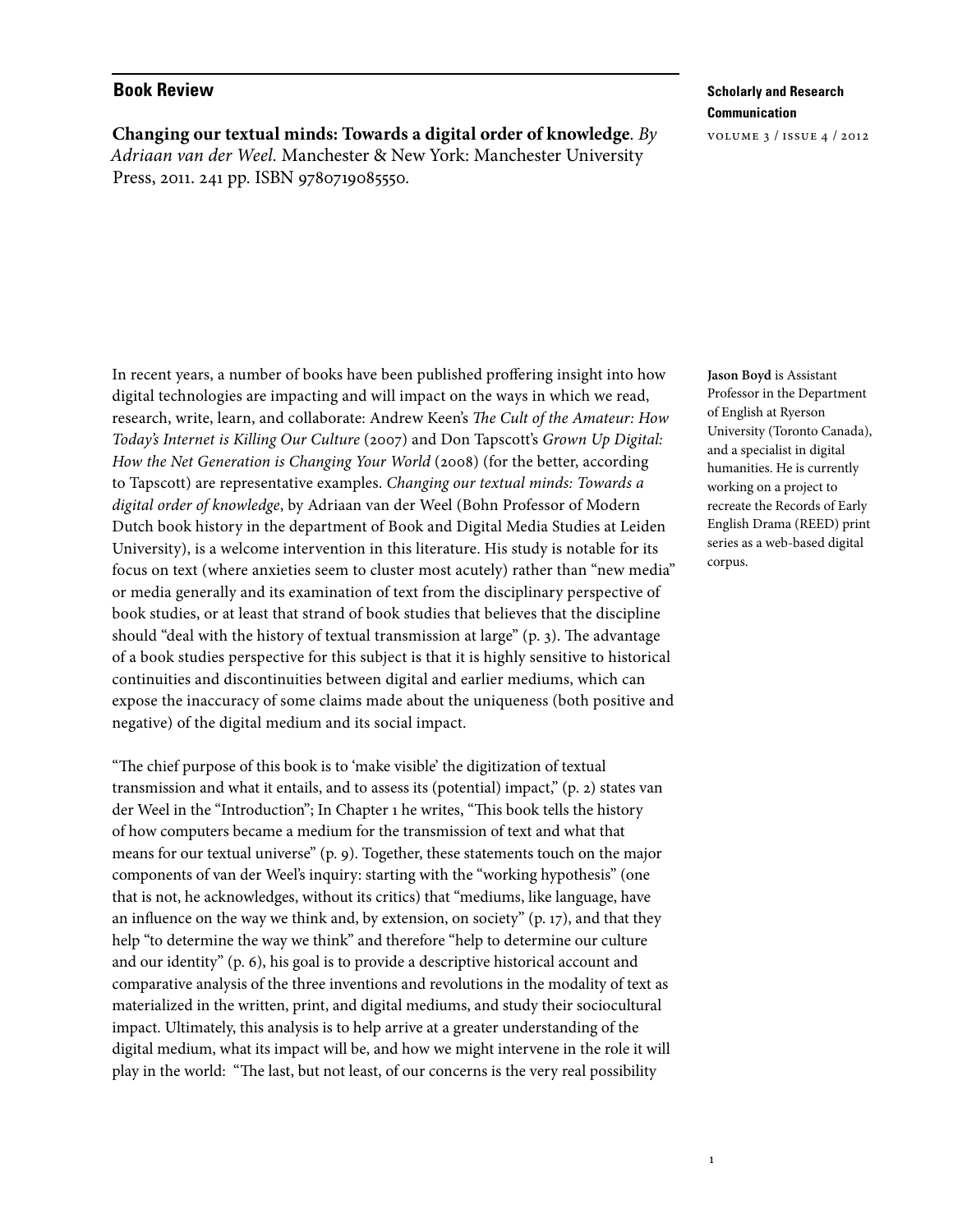## **Scholarly and Research Communication**

volume 3 / issue 4 / 2012

that the transformative power of the computer will prove to be vastly greater than that of any medial technology. … The least we can do is try to understand the nature of the technologies and their potential for change and try to define what we want from them, in relation to their potential" (pp. 20–21).

In enumerating the impact of the technologies of writing and printing on Western societies, van der Weel points out that not only were both of these technologies regarded with deep misgiving by some (he references Plato's view on writing in the *Phaedrus*), but that these technologies had effects and were put to uses that were unintended and unforeseen when they were first invented. Gutenberg likely had no inkling that the standardization that printing facilitated (down to the level of the individual page) and the development of sophisticated typographical conventions would significantly contribute to greater precision and exactness in the representation of knowledge or that his printing press would act as a major stimulus for new writing rather than being primarily a means to replicate previous writing. More broadly, print culture made it increasingly difficult to control the dissemination of writing, changed the relationship between authors and readers (an author could no longer control or have a clear idea of his or her readership), and, as reading became a widespread, solitary, and self-directed activity, increased individualism—effects which Gutenberg neither planned nor anticipated.

Van der Weel argues that the increasing opportunity, importance, and indeed necessity, of the development of literacy in Western societies was both an outcome of printing and an impetus to the development of a highly-complex and diffused print culture, or, the "Order of the Book," which he sees as having triumphed in the latter half of the nineteenth century. Although challenged by the arrival of the "new media," which has led to ongoing speculation about the "death of the book," van de Weel maintains that "the Order of the Book is hardly less vital today than it was in the nineteenth century" (p. 97), in large part, he points out, because print culture has incorporated new technologies, including digital technology, in book creation, production, and most recently, dissemination (via e-books and e-book readers), and because the book still retains significant cultural capital.

In his discussion of digital textuality, van der Weel starts by reminding us that, despite the invention of computers as machines to perform numerical calculations (and which were never intended to process text), in today's computers, text has a central and predominant place, from what computers are used for (e.g., email) to how they function (e.g., markup, programming languages). As a counterpart to the "Order of the Book," the networked digital computer has created a "new kind of information space," which van der Weel, borrowing a term coined by Ted Nelson, calls the "docuverse." Van der Weel discusses the changes that the "docuverse" is making to our textual practices, from the "websurfing'" consumption of texts, to the instability of digital texts due to disappearance, invisibility of alteration, and technological degradation and obsolescence, and to the manipulability of digital interfaces on which we read text: "The conclusion seems inescapable that not only the technological characteristics of books and the digital medium but also their social consequences are indeed very different" (p. 192).